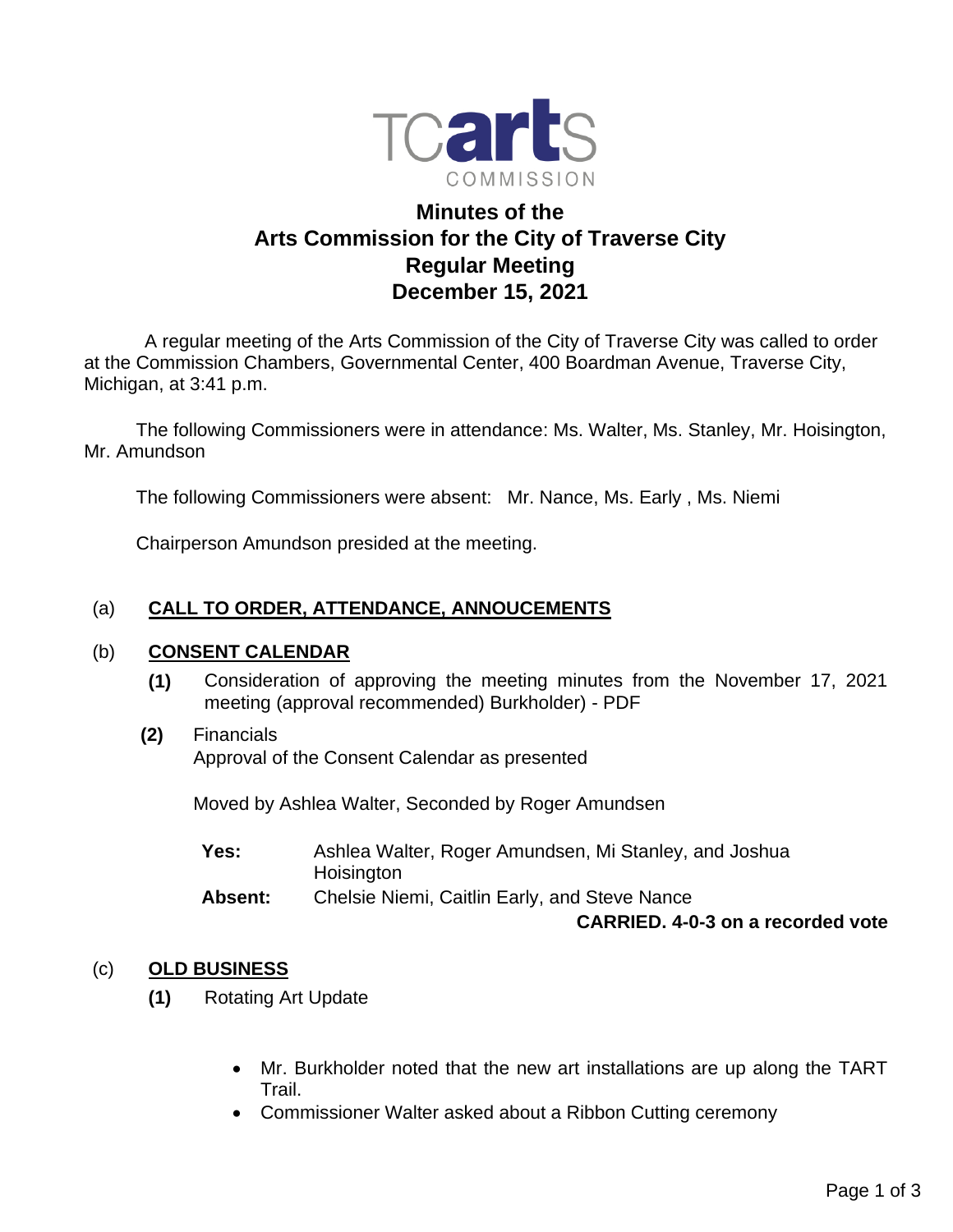- Mr. Burkholder noted he would reach out to TART, Roger and the artist regarding a ribbon cutting
- **(2)** Strategic Plan Update
	- Mr. Burkholder reviewed the memo
	- Commissioner Walter asked that we spell out next steps for amending the plan as a procedural item
	- Mr. Burkholder said he would make a 6-month timeline for next steps to present at the January Meeting

Motion that the Arts Commission approve to enter into a contract with Parallel Solutions for consulting services for a strategic plan for a not-to-exceed cost of \$12,100 subject to approval and substance by the DDA CEO and city attorney.

Moved by Mi Stanley, Seconded by Roger Amundsen

| Yes:            | Ashlea Walter, Roger Amundsen, Mi Stanley, and Joshua<br>Hoisington                             |
|-----------------|-------------------------------------------------------------------------------------------------|
|                 |                                                                                                 |
| <b>ALC</b> 2005 | $\bigcap$ in the MP and $\bigcap$ and $\bigcap$ in the set of $\bigcap$ in the MP and $\bigcap$ |

**Absent:** Chelsie Niemi, Caitlin Early, and Steve Nance

#### **CARRIED. 4-0-3 on a recorded vote**

- **(3)** Banner Initiative
	- Burkholder noted he was still waiting to get the banner dimensions and count from Britten Banner
	- Commissioners discussed a desire to have submissions only open to local artists
	- Commissioners discussed the theme of "Fresh Perspectives of Downtown"
- **(4)** Art on the TART Update
	- Commissioners discussed a desire to include fabrication costs within the total budget
	- Mr. Burkholder noted he would work with TART to get the exact dimensions of the space
	- Mr. Burkholder noted he would work on a RFP to be reviewed and approved by the Arts Commission in January
- **(5)** GIS Inventory Mapping Initiative Presentation (Jerry Swanson, Brianna Pemberton)
	- This item was moved to the top of "old business"
	- A presentation was provided by Jerry Swanson and Brianna Pemberton

# (d) **PUBLIC COMMENT**